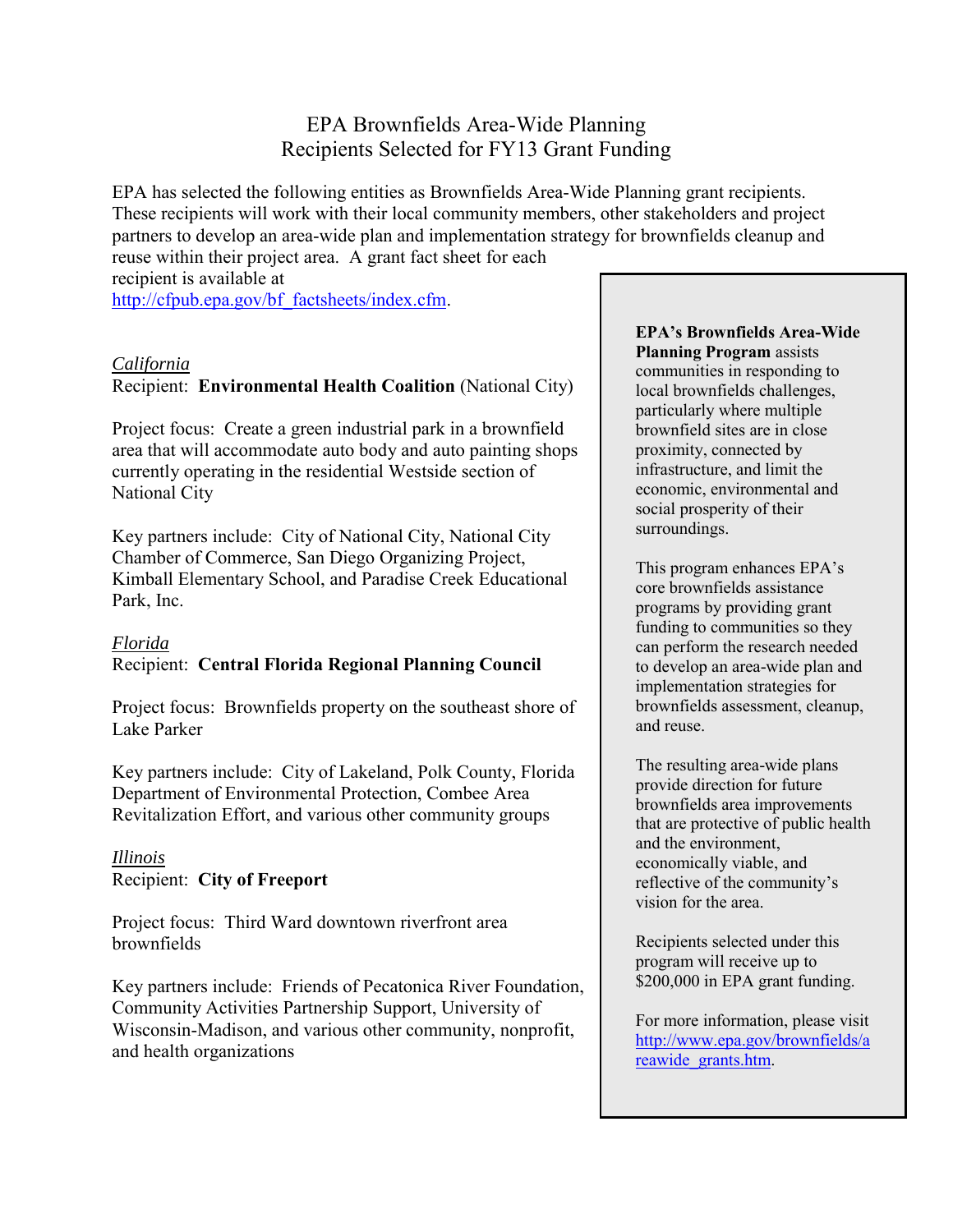### EPA Brownfields Area-Wide Planning: Recipients Selected for FY13 Grant Funding

## Recipient: **Local Economic and Employment Development (LEED) Council** (Chicago)

Project focus: Three contiguous brownfield sites in the North River Industrial brownfields area

Key partners include: City of Chicago Department of Housing and Economic Development, Logan Square Neighborhood Association, and various other city officials, businesses, and community organizations

### *Indiana* Recipient: **City of Indianapolis**

Project focus: United Northwest Area brownfields

Key partners include: Riverside Civic League, Greater Indianapolis Chamber of Commerce, Marion County Health Department, and various other city, development, nonprofit, and community organizations

## *Iowa* Recipient: **City of Council Bluffs**

Project focus: Mid-City Urban Renewal Area brownfields

Key partners include: Pottawattamie County Development Corporation, Family Housing Advisory Services, Community Housing Investment Corporation, and Iowa West Foundation

## *Kentucky* Recipient: **Louisville/Jefferson County Metro Government**

Project focus: Germantown Rail Corridor brownfields area

Key partner: University of Louisville Center for Environment and Policy Management

## *Louisiana*

Recipient: **City of Shreveport** 

Project focus: Cross Bayou brownfields area

Key partners include: Downtown Shreveport Development Corporation, Master Plan Community Advisory Group, ABetterShreveport, Texas Avenue Corridor Association, Louisiana Department of Environmental Quality, and Louisiana Brownfields Association

#### *Massachusetts* Recipient: **Town of Lee**

Project focus: Industrial brownfields area just north of downtown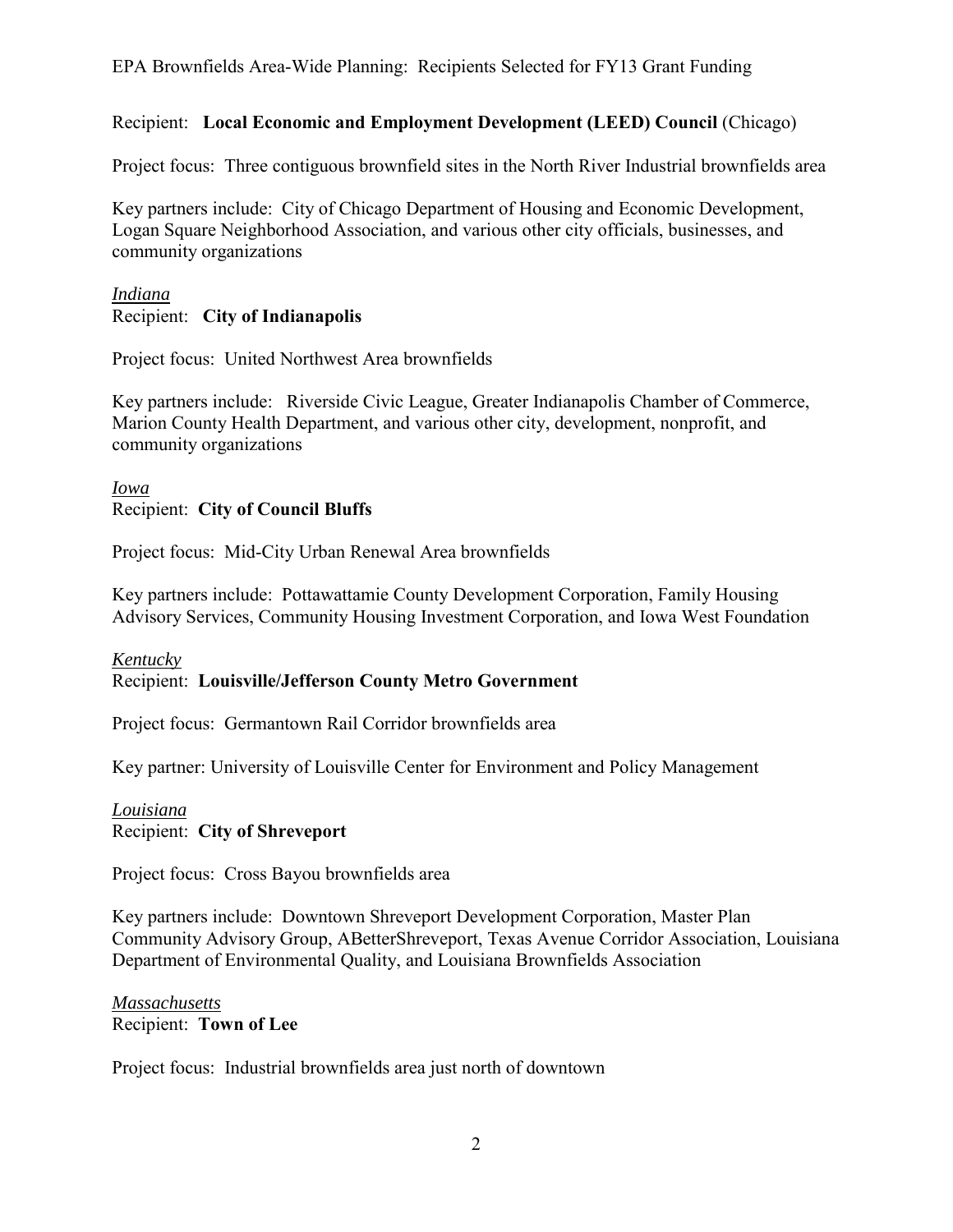Key partners include: Berkshire Regional Planning Commission, Lee Community Development Corporation, and the Town of Lenox

## *New York*

Recipient: **Groundwork Hudson Valley** (Yonkers)

Project focus: Lawrence Street neighborhood vacant brownfield properties

Key partners include: City of Yonkers, Westchester County, New York City Department of Transportation, National Park Service, and various other local business and community groups

## *North Dakota* Recipient: **City of Minot**

Project focus: Brownfields in the Burdick Expressway Corridor to the Souris River

Key partners include: Souris Basin Planning Council, Minot Area Chamber of Commerce, Minot State University, and various other city, educational, and nonprofit organizations

## *Ohio* Recipient: **City of Toledo**

Project focus: Brownfields Impact Area

Key partners include: Toledo Lucas County Port Authority, Mercy St. Vincent Medical Center, Lucas County Improvement Corporation, Regional Growth Partnership, Lucas County Land Reutilization Corporation, and Ohio EPA

## *Pennsylvania*

Recipient: **Cumberland County Redevelopment Authority** (Carlisle)

Project focus: Brownfields in the urbanized areas of Carlisle Borough and North Middleton Township

Key partners include: Cumberland County, the Borough of Carlisle, North Middleton Township, Pennsylvania Department of Environmental Protection, and various other community, business, and nonprofit organizations

## Recipient: **Philadelphia City Planning Commission**

Project focus: Brownfields land adjacent to the Frankford Creek and Delaware River in the Bridesburg and Frankford neighborhoods

Key partners include: Pennsylvania Department of Conservation and Natural Resources, Drexel University, Bridesburg Business Association, and various other city, state, community organizations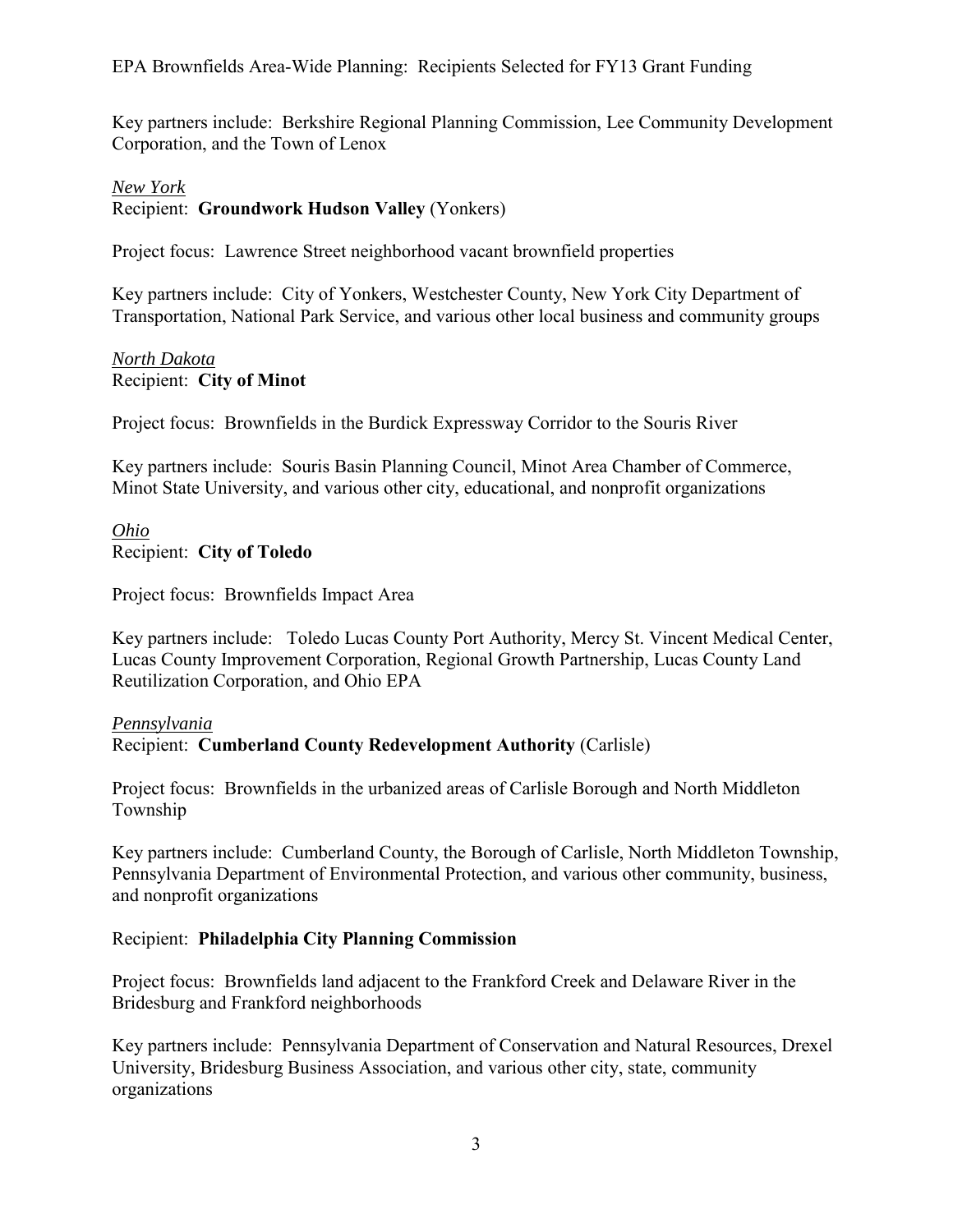## EPA Brownfields Area-Wide Planning: Recipients Selected for FY13 Grant Funding

#### *Tennessee* Recipient: **The Enterprise Center, Inc.** (Chattanooga**)**

Project focus: 3rd Street Corridor brownfields

Key partners include: City of Chattanooga, University of Tennessee at Chattanooga, Fort Wood Neighborhood Association, Hamilton County, and various other business, neighborhood, and nonprofit groups

## *Vermont* Recipient: **City of Burlington**

Project focus: Railyard Enterprise brownfield area

Key partners include: South End Arts Business Association, the Champlain Housing Trust, the Chittenden County Regional Planning Commission, and the King Street Youth Center

### *Washington* Recipient: **City of Vancouver**

Project focus: Lower Grand Employment Area brownfields

Key partners include: State of Washington Department of Ecology, Clark County Environmental Services, Columbia River Economic Development Council, and various other neighborhood, business, and nonprofit groups

*Wisconsin* Recipient: **City of Green Bay** 

Project focus: Brownfields in the University Avenue Corridor, extending from the East River to the University of Wisconsin-Green Bay campus

Key partners include: Hispanic Community Council of Northeast Wisconsin, Brown County Health Department, University of Wisconsin Green Bay, and various other neighborhood, community development, and nonprofit groups

### Recipient: **City of Janesville**

Project focus: Rock Renaissance Area brownfields

Key partners include: Community Action, the Rock County Health Department, Wisconsin Department of Health Services, Mercy Health System, Boys & Girls Club, and Webco Construction